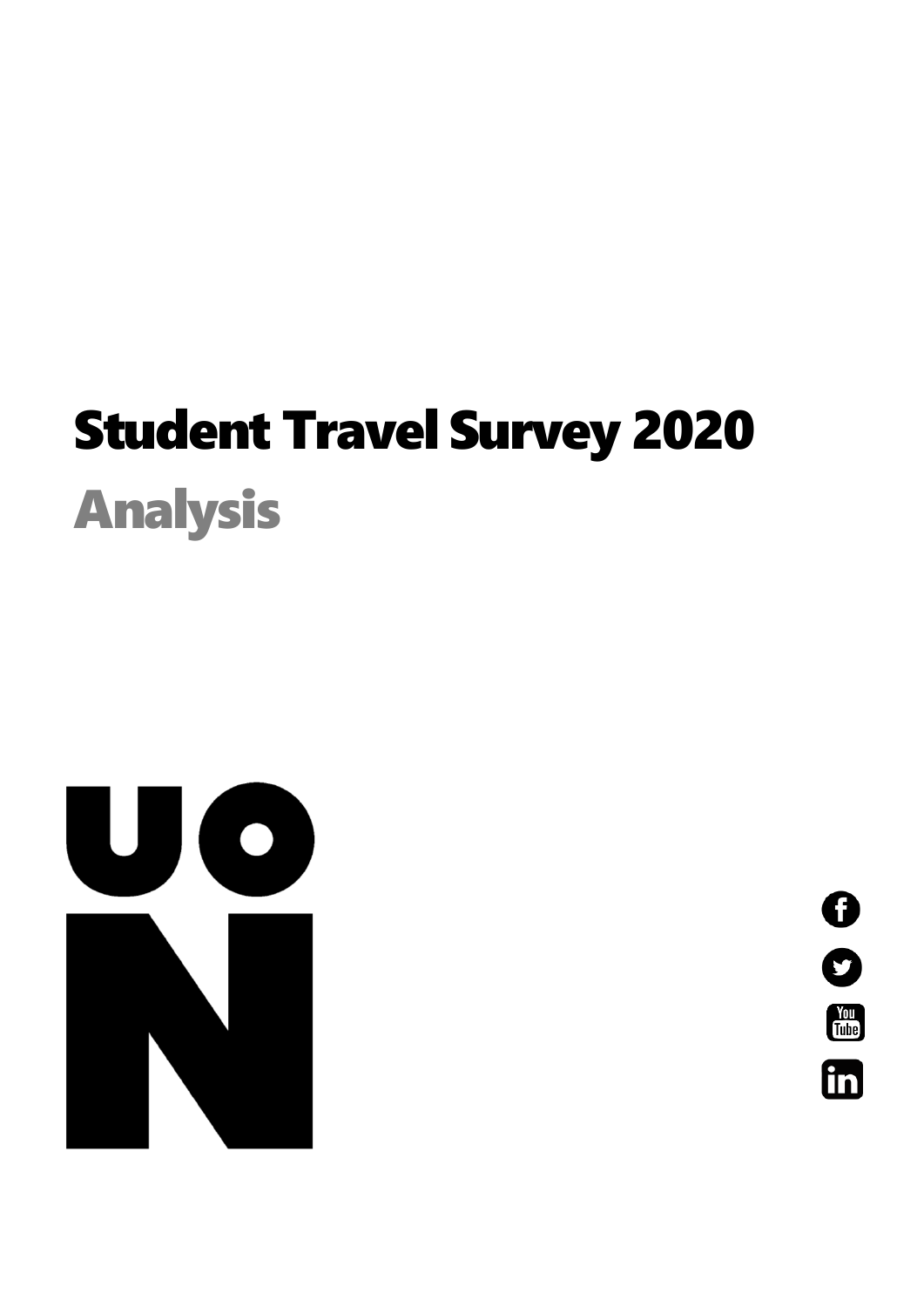# **Analysis of Student Travel Survey 2020**

# **1. Background**

The annual Student Travel Survey was available for completion from 2 $^{\rm nd}$  December – 16 $^{\rm th}$  December 2020. An email invitation was sent to each student (university email address), inviting them to take part in the survey via Toluna on-line software, managed by Marketing; with reminders sent after 7 days via eComms and social media. The survey was condensed in comparison to previous years, this was felt necessary due to COVID and the impact on study arrangements – however new sections were included on studying from home and the Voi eScooter scheme.

725 students participated in the survey.

## **2. The Results**

## **Key Findings**

- 28% of students are studying from home, with 21% travelling to UON on foot and 16% still using a Single Occupancy Vehicle (SOV) – however it should be highlighted that this is significantly lower SOV figure than staff, and students have commented they are leaning to private vehicles instead of the bus during the pandemic.
- To increase sustainable travel students would like to see: improved cycle ways, better lighting, cheaper public transport fare and more frequent/direct buses.
- The majority of students prefer to attend university for their studies, comments included: study from home is difficult due to distractions and WiFi issues, face to face sessions are more engaging and easier for group work, students miss the on-site facilities and the general university experience.
- The students were asked about the Voi eScooter scheme, many have not yet been on site so have not used them. Of those that have, they use them to get between campus and the town centre. Positively, over 70% said the eScooters have created new journeys for them as opposed to replace another transport mode such as walking.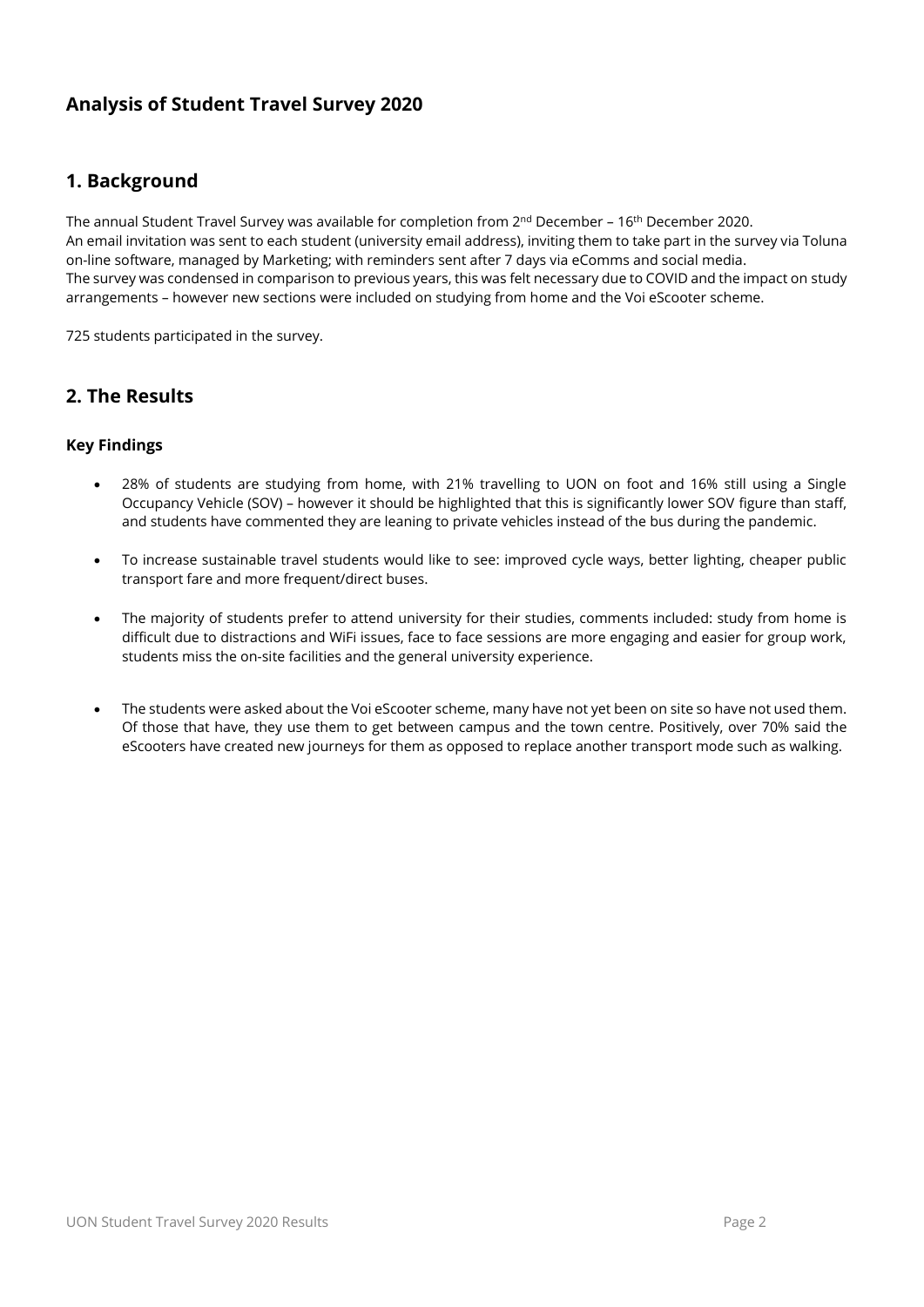#### **Section 1 (Q1-3): Questions About A Potential New Uno Bus Route**

**Q1. Is your home in this geographical area? (Map of A45 & A14 covering Earls Barton, Higham Ferrer's, Rushden, Burton Latimer and Kettering).** 

Answered by 725 respondents.



**Q2. If yes, would you consider using a newly designed Uno service to travel between your residence and the university if the timetable met your needs.**  Answered by 155 respondents.

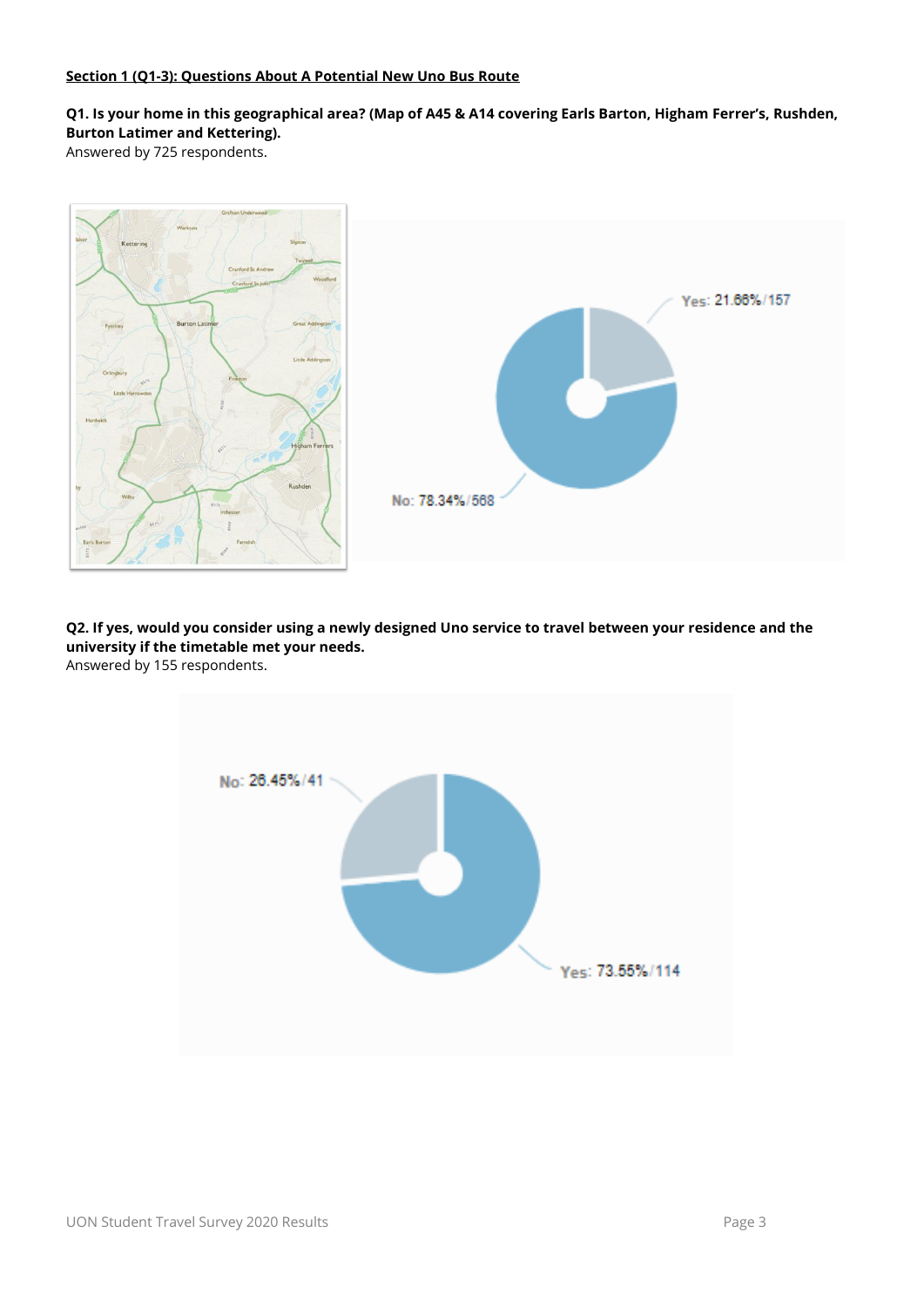#### **Q3. If you would not, please tell us the reason for your choice?** Answered by 38 respondents.

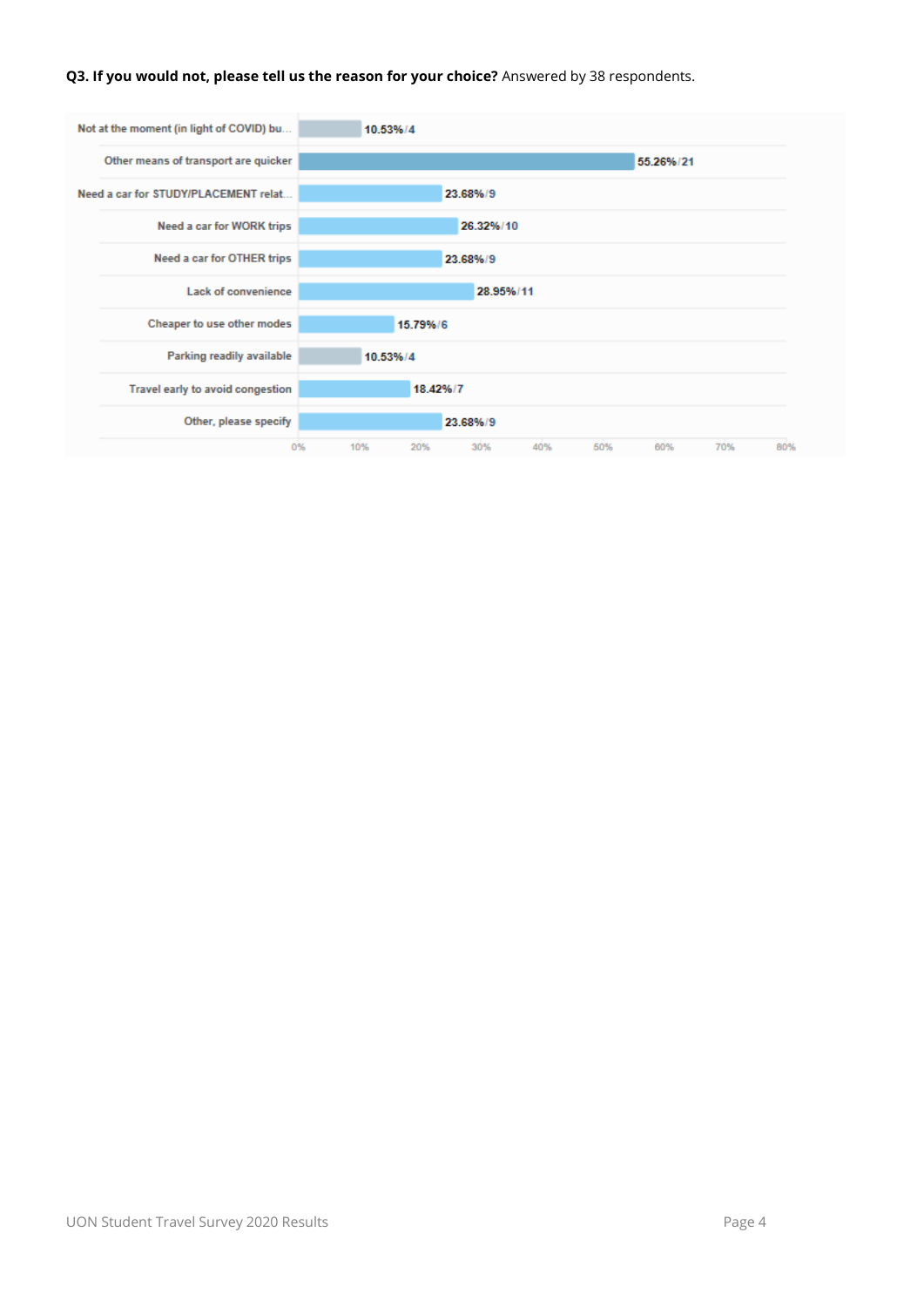#### **Q4. Please tell us your term time postcode.** Answered by 609 respondents.

#### **Q5. In a typical week, how do you normally travel to the university?**

Answered by 559 respondents.

The average was calculated to show a 'typical' day below:



The actual daily data is shown in the table below:

|                             | Monday         | Tuesday        | Wednesday      | Thursday       | Friday         | On average  | %              |  |
|-----------------------------|----------------|----------------|----------------|----------------|----------------|-------------|----------------|--|
| Walk                        | 118            | 116            | 105            | 122            | 116            | 115         | 21             |  |
| Cycle                       | 8              | $\overline{2}$ | 2              | 5              | 3              | 4           | 1              |  |
| Park and ride (no bus)      | $\overline{7}$ | 5              | 6              | $\overline{7}$ | $\overline{4}$ | 6           | $\mathbf{1}$   |  |
| Park and ride (with bus)    | 17             | 18             | 20             | 17             | 17             | 18          | 3              |  |
| Uno Bus                     | 40             | 40             | 34             | 38             | 37             | 38          | 7              |  |
| Other bus                   | 23             | 24             | 24             | 28             | 27             | 25          | 5              |  |
| Train                       | 13             | 14             | 13             | 18             | 15             | 15          | 3              |  |
| Motorcycle/scooter          | 4              | 3              | 4              | 4              | 2              | 3           | $\mathbf{1}$   |  |
| Car - passenger             | 19             | 18             | 11             | 19             | 9              | 15          | 3              |  |
| Car - driver with passenger | 18             | 15             | 12             | 17             | 12             | 15          | 3              |  |
| Car - driver alone          | 88             | 97             | 86             | 89             | 79             | 88          | 16             |  |
| Car and walk                | 21             | 22             | 19             | 21             | 15             | 20          | $\overline{4}$ |  |
| Car and cycle               | 1              | 0              | $\Omega$       | $\mathbf{1}$   | $\mathbf{0}$   | $\mathbf 0$ | $\mathbf 0$    |  |
| Car and Voi scoot           | 1              | 0              | $\overline{2}$ | 1              | 2              | $\mathbf 1$ | $\Omega$       |  |
| Study from home             | 159            | 141            | 159            | 165            | 162            | 157         | 28             |  |
| None                        | 5              | 46             | 52             | 41             | 51             | 39          | 7              |  |
| <b>Totals</b>               | 542            | 561            | 549            | 593            | 551            | 559         | 100            |  |

UON Student Travel Survey 2020 Results **Page 5**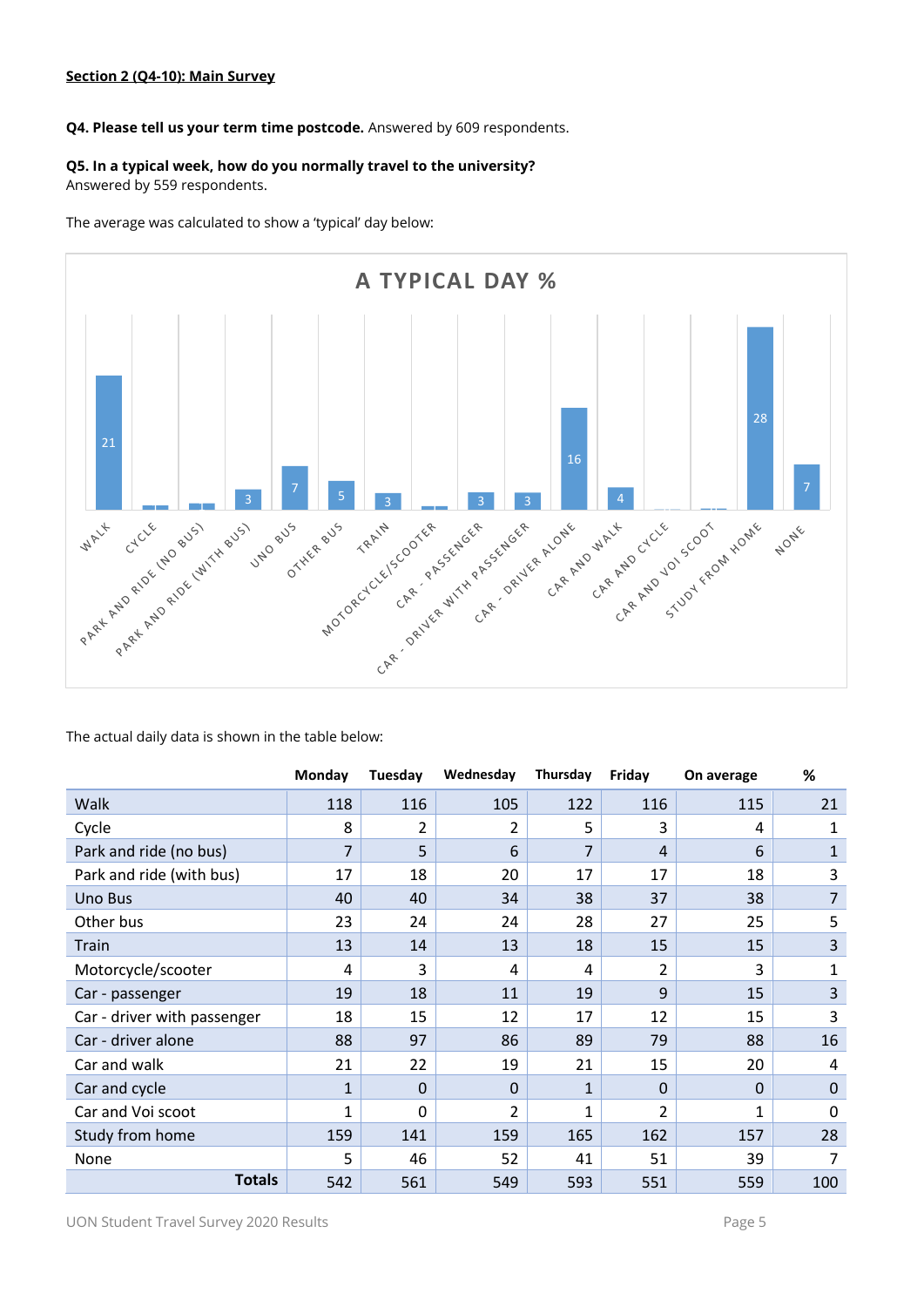#### **Q6. Thinking about your main mode of transport (the one you use the most), why do you travel by this mode? (Please tick all that apply).** Answered by 545 respondents.

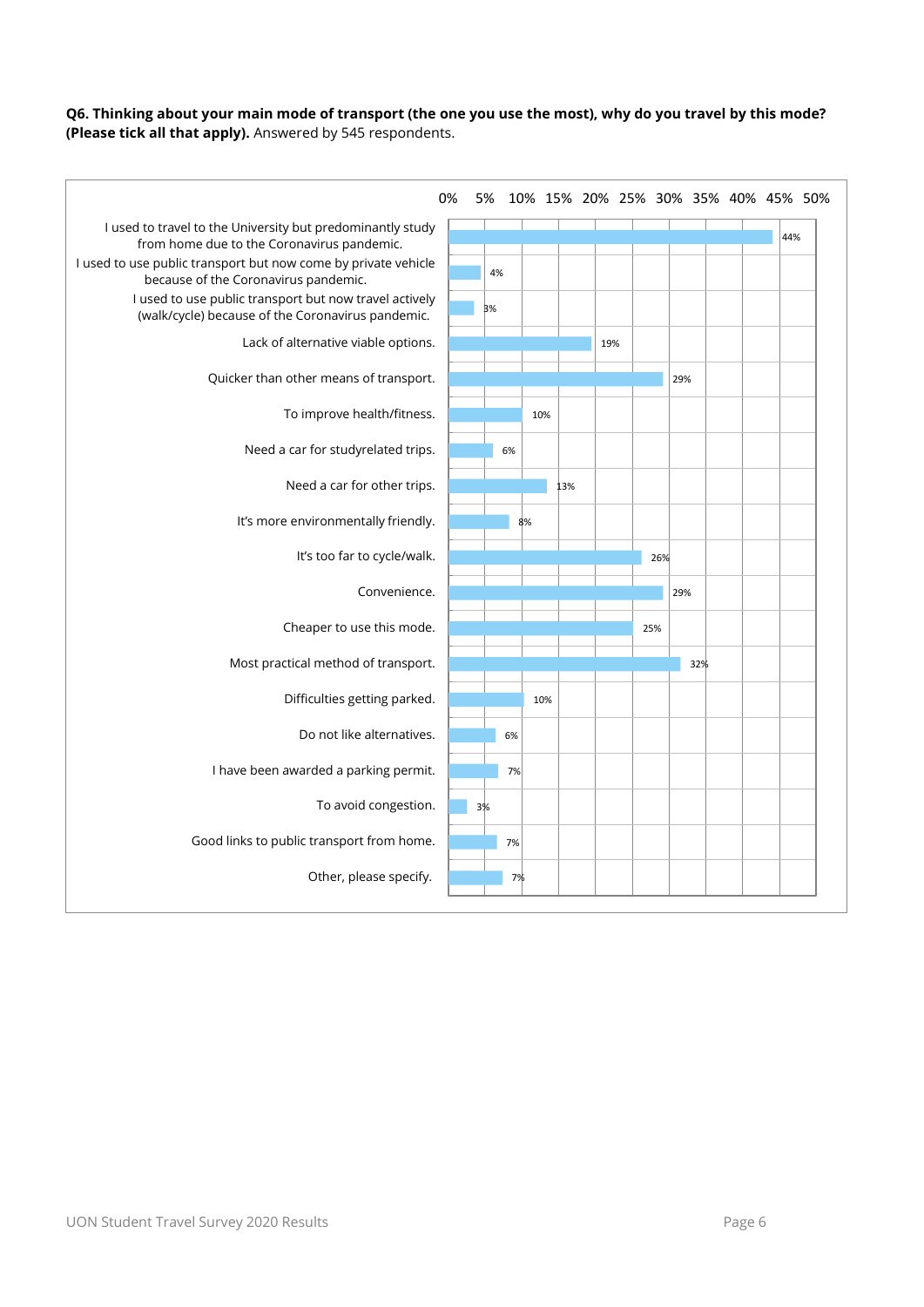#### **Q7. Has the coronavirus pandemic changed your travel behaviour?**

Answered by 534 respondents.

- Yes I used to use public transport before COVID, but now I travel by car.
- Yes I used to use public transport before COVID, but now I walk or cycle.
- Yes I used to travel in to study most days but I now predominantly study from home.
- Yes I used to drive in but now I walk, cycle or scoot.
- $\blacksquare$  No I travel in the same way.
- Other, please specify



#### **Other, please specify…**

24 responses.

| <b>Comment</b>                                                                                                                     | No.            |
|------------------------------------------------------------------------------------------------------------------------------------|----------------|
| I don't travel to the university/ I study from home                                                                                | 8              |
| First year at UON                                                                                                                  | 6              |
| I have not yet arrived in the UK, I am still taking classes online from my home country                                            | $\overline{2}$ |
| I am still having face to face lectures every day because of my course                                                             | 1              |
| I feel uncomfortable travelling using public transport now hence why I prefer doing all of my<br>lectures online.                  | 1              |
| I live at the university                                                                                                           | 1              |
| I still take the bus/public transport                                                                                              | 1              |
| I used to drive in once per week. Now I am almost completely online and will travel in once in<br>the year, still by car           |                |
| I used to live on Northampton and walk/use public transport, but now I live further away and<br>drive when lectures are not online |                |
| I usually walk                                                                                                                     |                |
| Mixed, some lessons are still on campus. On these days, I drive in (car pool with another<br>student from cohort).                 | 1              |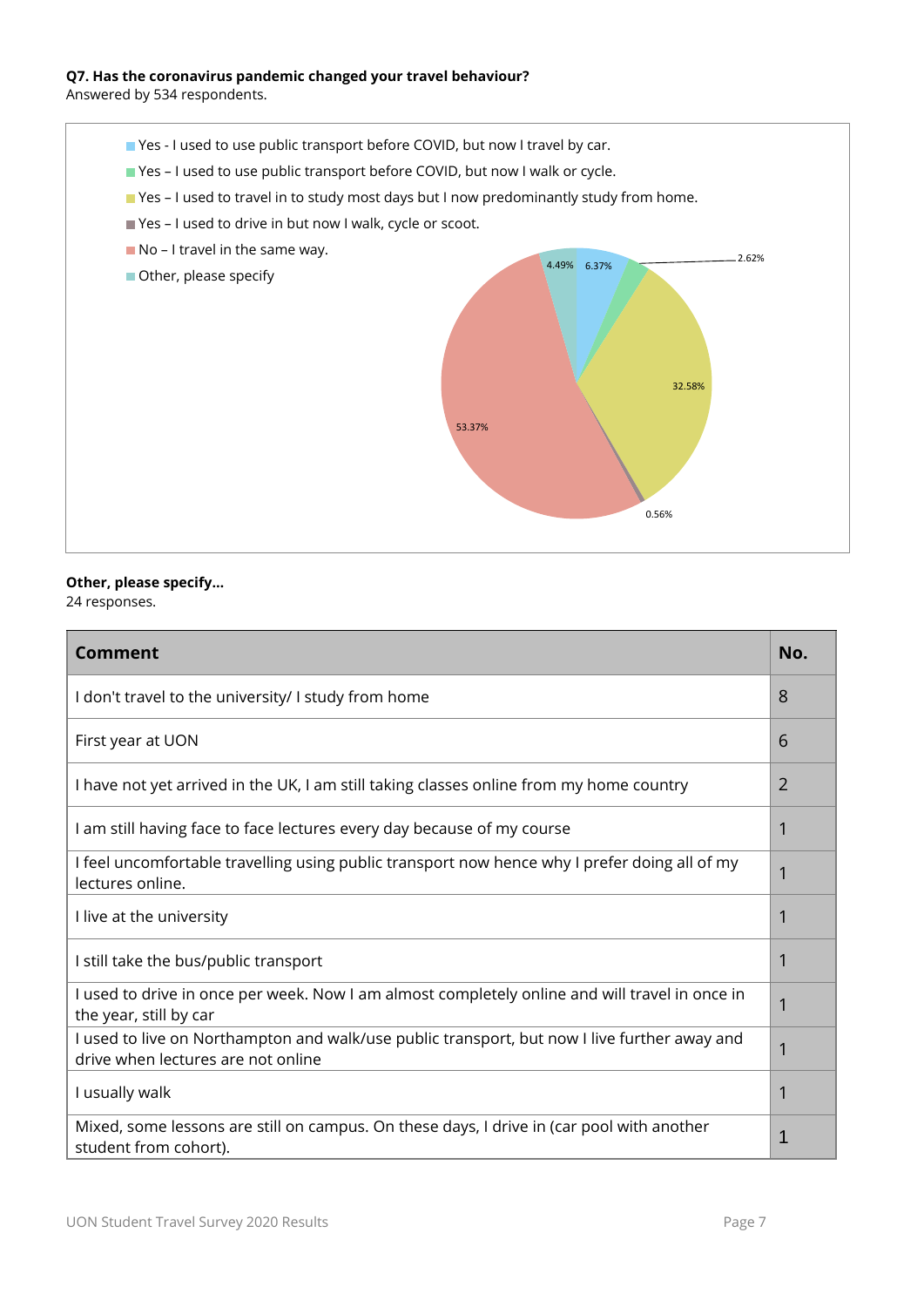#### **Q8. Where do you park most of the time when at the University?**

Answered by 517 respondents.



**Q9. If you travel to the University by car, please indicate your vehicle fuel type (indicate predominant use, if access to more than one vehicle).** 



Answered by 512 respondents.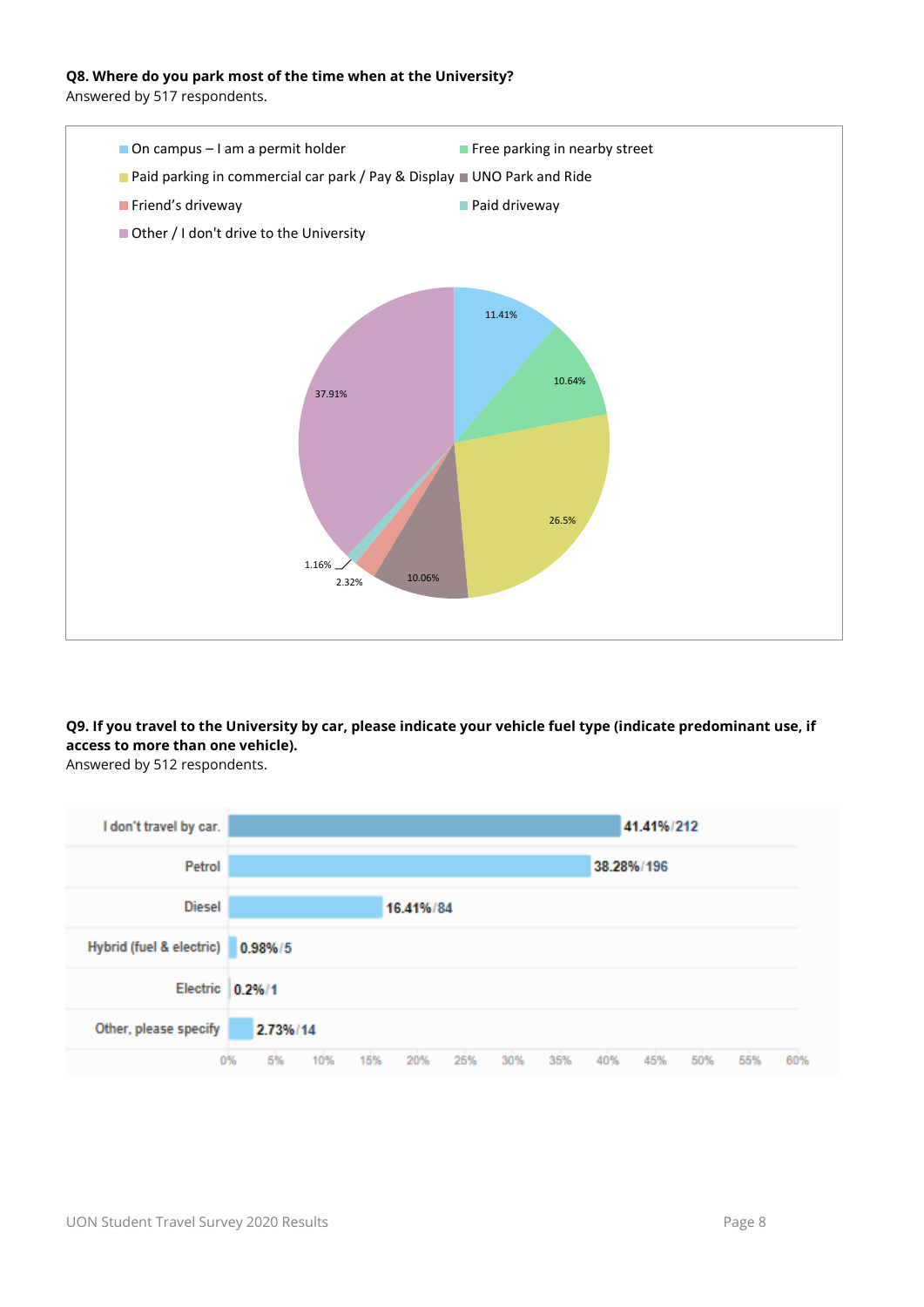#### **Q10. The University has implemented several measures to support students in getting to and from the University. Are you aware that the University has the following?** Answered by 497 respondents.

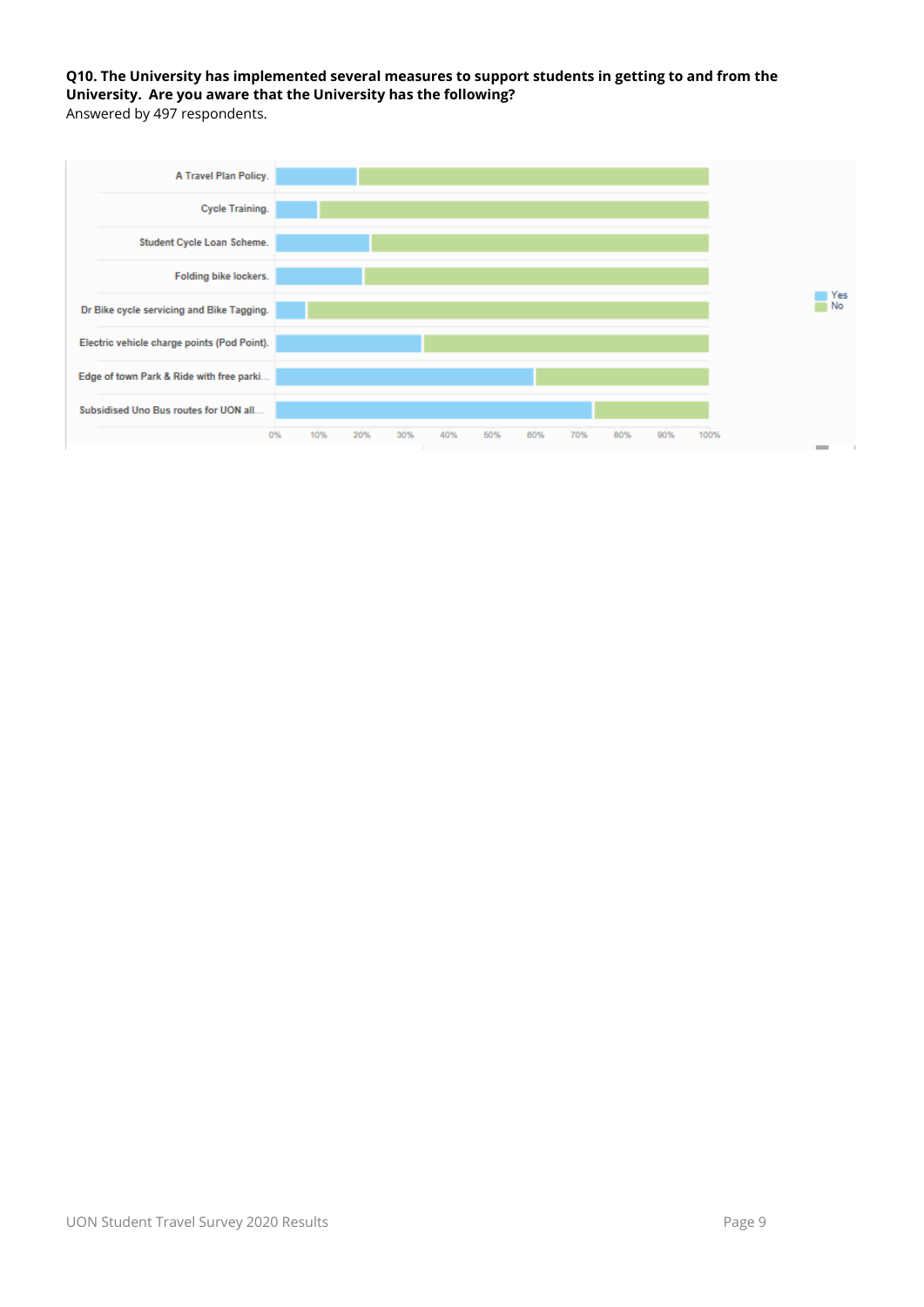**Q11. What would encourage you to walk or cycle to get to/from the University (all or part of the journey)? If you already walk or cycle what improvements would you most like to see?**  Answered by 447 respondents.



The main response to this question was 'nothing, it's too far, I have other commitments', however, for many of us we look at the journey as a whole and not components, it may be a last mile solution would encourage people – this should be considered as a more specific question in future surveys, it was a suggestion by 8 respondents. Improvements those that would cycle would like to see were: better/ safer routes.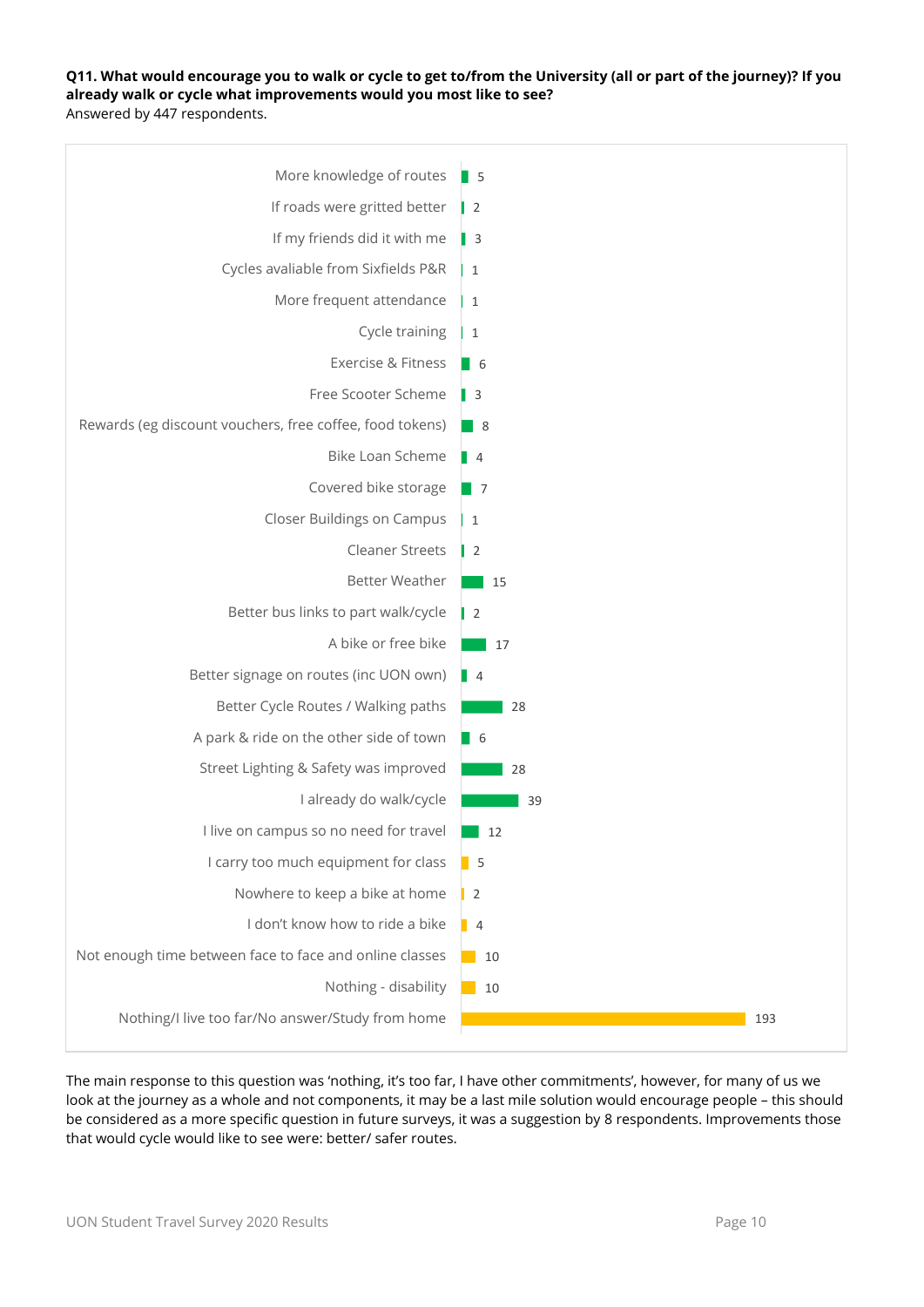**Q11. What would encourage you to use public transport to get to/from the University (all or part of the journey)? If you already use public transport what improvements would you most like to see?**  Answered by 421 respondents.



The main response to this question was 'nothing, it's too far, I have other commitments', however, encouraging people to break their journey down to components may also work here. However, in the main, students would like to see: more frequent and direct buses and better time keeping.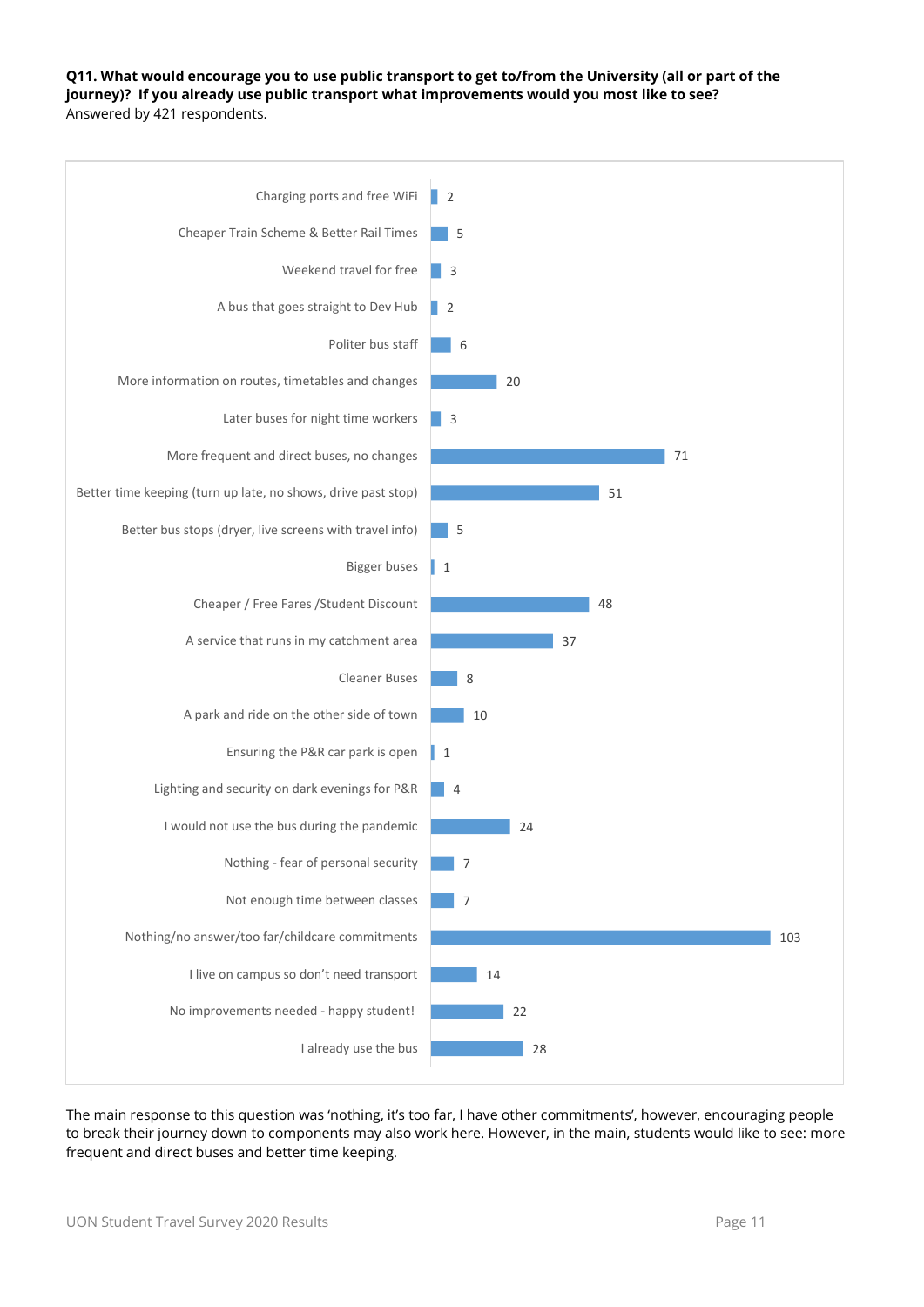#### **Q12. Are you able to work from home? If so, what has worked well and what has not worked well?**  Answered by 350 respondents.



The overwhelming comment here from students was that they find it difficult to concentrate at home as there are a number of distractions, either at their permanent home address or shared accommodation. They also commented their home or halls WiFi is not up to scratch. Students also miss attending University for the face to face teaching, peer support/work facilities and social experience.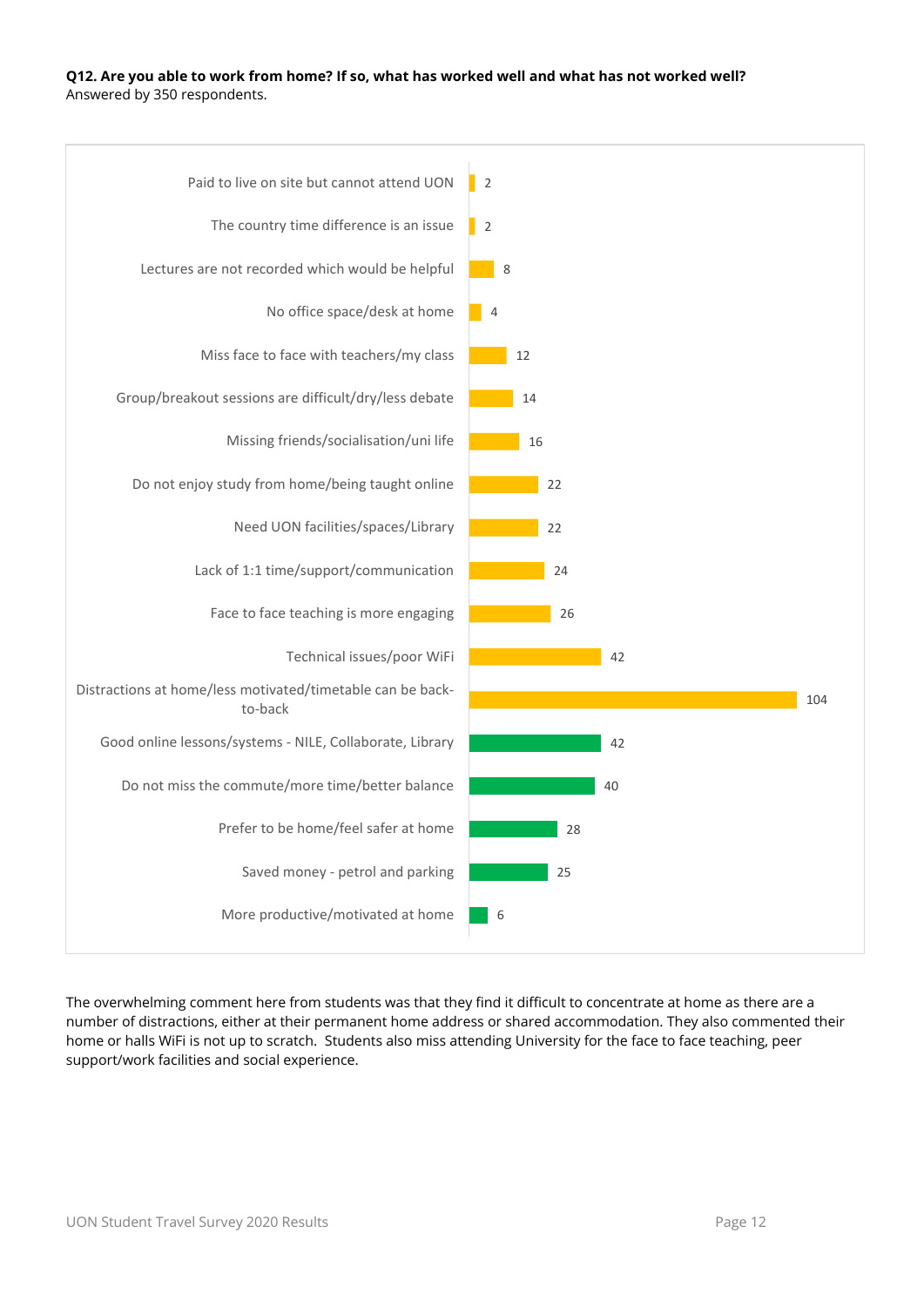#### **Q14. Whilst travelling at/for work, would any of the following help you travel sustainably? (Please tick all that apply).**

Answered by 385 respondents.



## **Q15. Have you used the Voi Scooter scheme?**

Answered by 383 respondents.

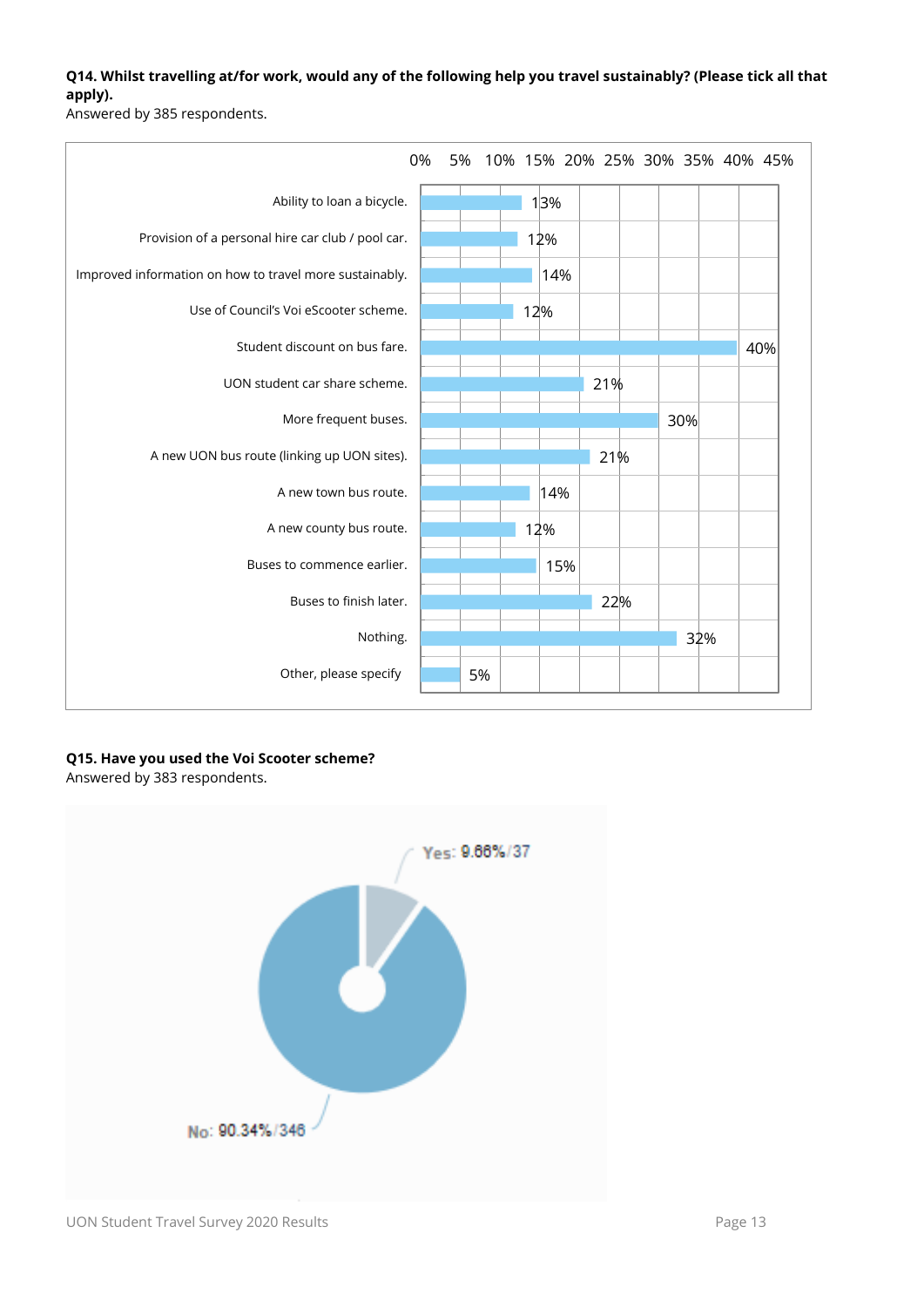#### **Q16. On average, how frequently are you using the scheme?**

Answered by 37 respondents.



## **Q17. What journeys are you using the Voi eScooters for? (Please tick all that apply).**

Answered by 37 respondents.

|                                                                              | 0.% |       |        |        |  |  | 10.% 20.% 30.% 40.% 50.% 60.% 70.% 80.% |        |
|------------------------------------------------------------------------------|-----|-------|--------|--------|--|--|-----------------------------------------|--------|
| Commuting from accommodation to University buildings.                        |     |       |        | 21.62% |  |  |                                         |        |
| Commuting from public transport hubs to University<br>buildings.             |     | 8.11% |        |        |  |  |                                         |        |
| Travelling between University sites i.e. Waterside to the<br>Development Hub |     | 8.11% |        |        |  |  |                                         |        |
| Commuting to the town centre.                                                |     |       |        |        |  |  |                                         | 70.27% |
| Commuting from accommodation to other residential<br>destinations.           |     |       | 10.81% |        |  |  |                                         |        |
| Other, please specify.                                                       |     |       | 16.22% |        |  |  |                                         |        |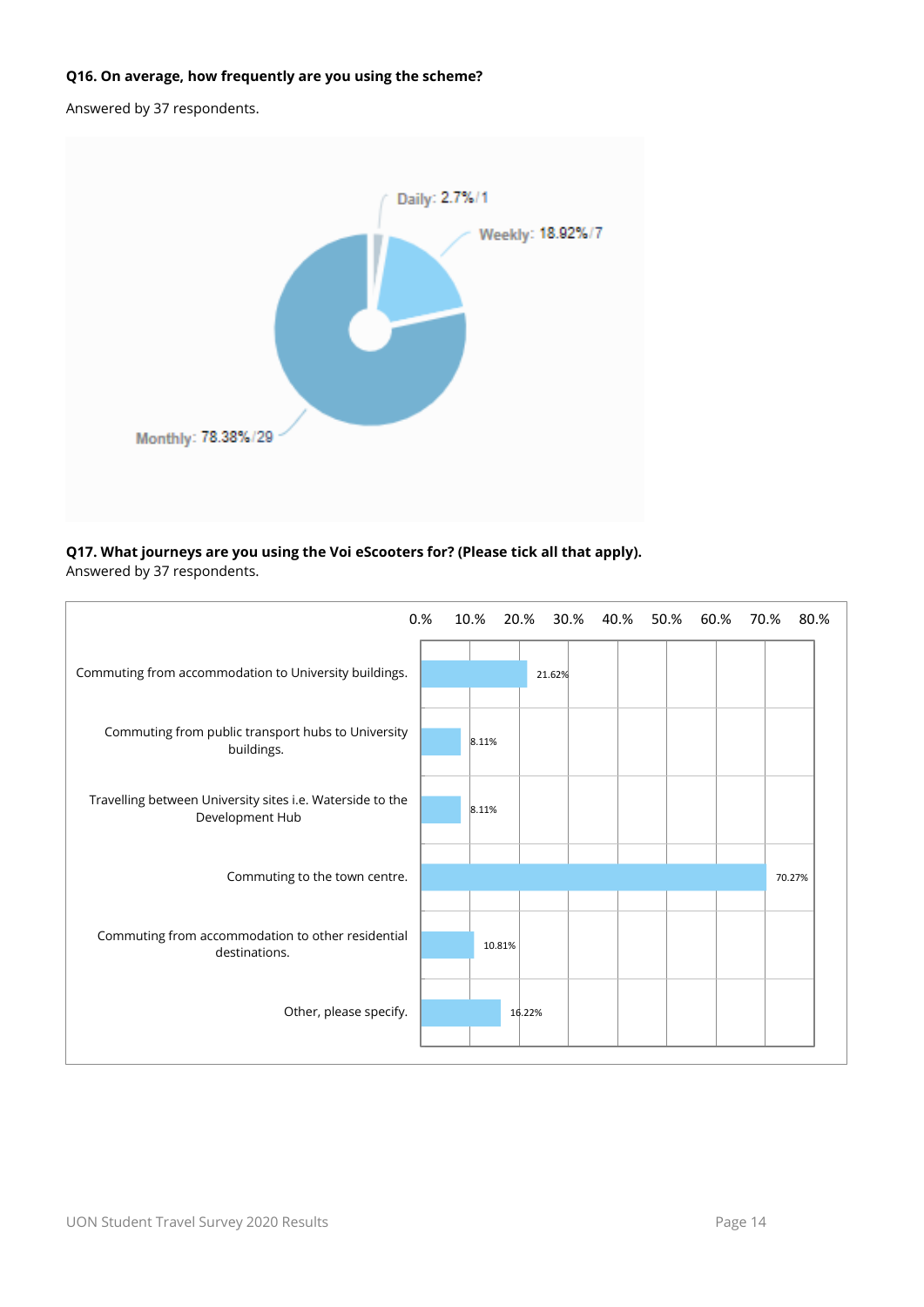**Q18. Have the Voi eScooters replaced other modes of transport for existing journeys or created new journeys?** Answered by 37 respondents.



## **Q19. Which mode of transport have the Voi eScooters predominately replaced for your journeys? (Please tick all that apply).**



Answered by 10 respondents.

#### **Q20. What are your reasons for using the Voi eScooters instead of other modes of transport?** Answered by 10 respondents.

| Comment                                                                                                                | No. |
|------------------------------------------------------------------------------------------------------------------------|-----|
| Because I can use it alone.                                                                                            |     |
| Convenient.                                                                                                            |     |
| Don't have to struggle for parking in the Town Centre. Quicker than having to catch the bus.<br>Freedom and Fresh Air. |     |
| Its quick and cheap and fun to use.                                                                                    |     |
| It's easy to find one when walking to a destination, so if I do not want to walk I can just ride of<br>them.           |     |
| More convenient.                                                                                                       |     |
| Quicker than walking.                                                                                                  |     |
| Social distancing is possible. But the scooters are scary, I don't like riding them on the road,                       |     |
| There were some available and my friend and I thought it would be fun to give them a go.                               |     |
| They are convenient and quick.                                                                                         |     |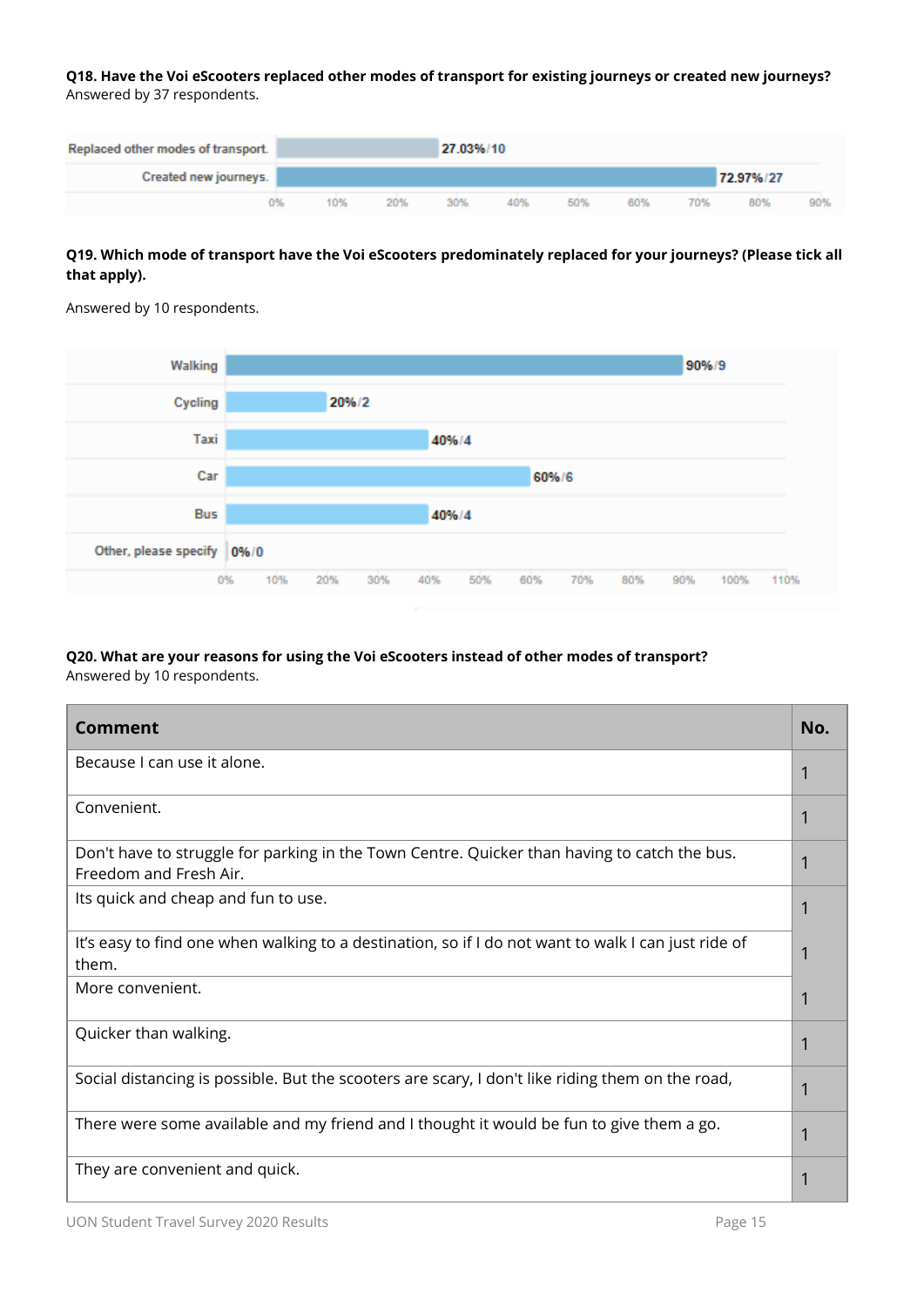## **Q21. Can you get to all of your desired destinations by Voi eScooters?**

Answered by 10 respondents.



**Q22. Please list which destinations you can't currently reach by Voi eScooter (either a building or business or street name).** Answered by 12 respondents.

| <b>Comment</b>                                   | No. |
|--------------------------------------------------|-----|
| <b>Brackmills</b>                                |     |
| St James Retail Park (Aldi & McDonalds)          | 1   |
| <b>Lawson Crescent</b>                           |     |
| Lidl-Towcester Rd, Northampton NN1 1BQ           |     |
| Abington                                         |     |
| Blackthorn                                       |     |
| Certain roads as they are out of the red zone    |     |
| Development Hub - you cannot pass the 40mph sign |     |
| <b>Placement locations</b>                       |     |
| Places that are too far as they are expensive    | 1   |
| <b>Sixfields</b>                                 | 2   |